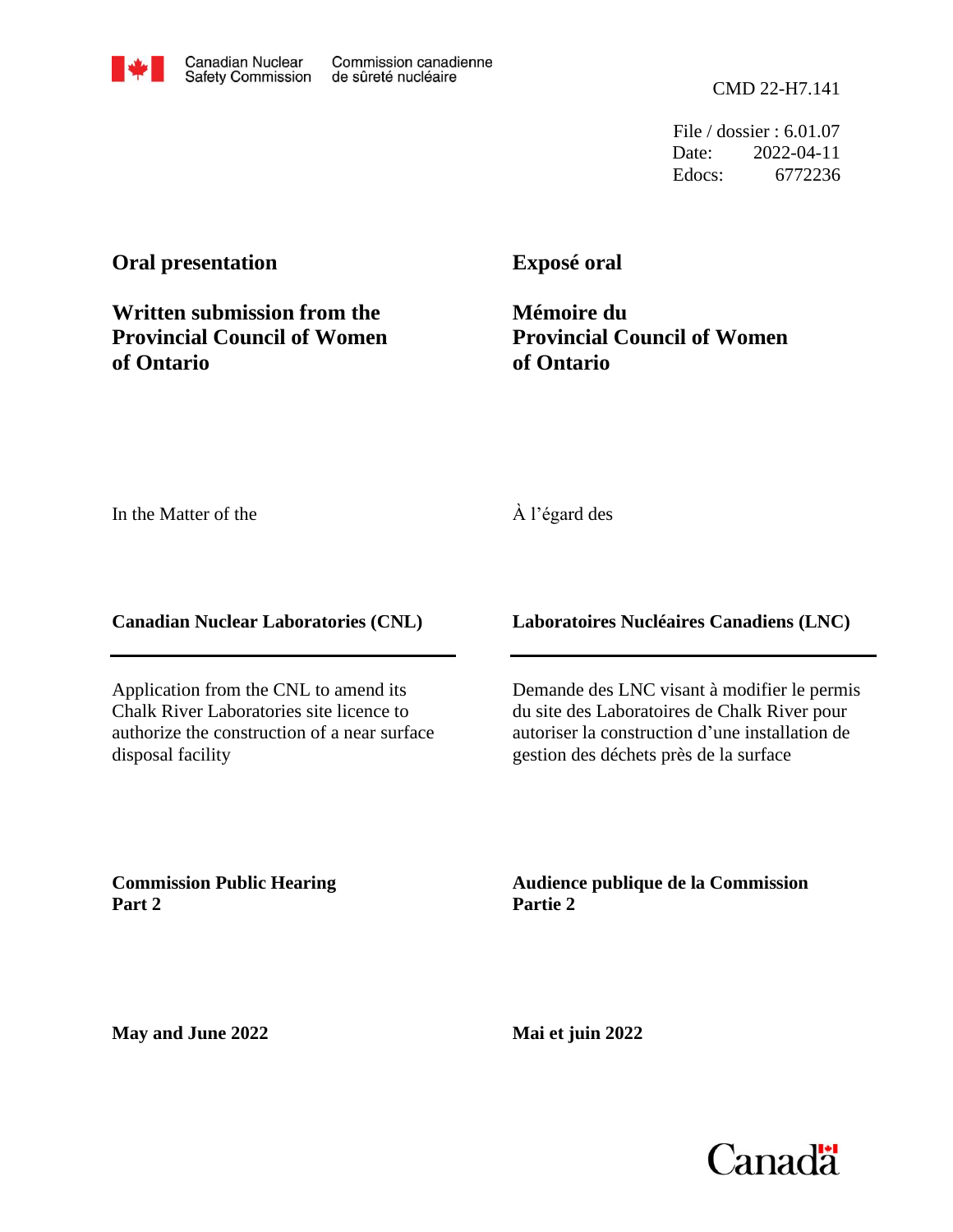# *PROVINCIAL COUNCIL OF WOMEN OF ONTARIO*

# *(Estb. 1923)*

#### April 11th 2022

Louise Levert

Senior Tribunal Officer, Commission Registry Canadian Nuclear Safety Commission [interventions@cnsc-ccsn.gc.ca](mailto:interventions@cnsc-ccsn.gc.ca)

Dear Ms. Levert

Regarding my request to speak on behalf of the Provincial Council of Women of Ontario (PCWO) at the May 31st 2022 the Canadian Nuclear Safety Commission (CNL) hearing on Canadian Nuclear Laboratories application to amend its licence to allow a nuclear waste mound on site, my presentation , as required, will deal with the following areas of concern, some of which I have merged under new titles: An edited final brief will be sent to the Commission at least ten days before the May  $31<sup>st</sup>$  hearing begins, if that is acceptable.

#### **Introduction**

The Provincial Council of Women of Ontario has a very strong interest in , and have researched and developed policies on nuclear issues as they impact health, environment, workers, families and society for over 30 years. Using these policies we have presented to many Boards, Commissions and the political representatives regarding a wide range of nuclear projects, policies and plans. 1.

With regard to the current CNL proposal, PCWO is following up on our previous comments to CNSC in 2017 about "scoped and hurried" Environmental Assessment of the Near Surface Disposal Facility at Chalk River Laboratories. We are therefore very aware of , and strongly support, the concerns of the many groups such as the Old Fort William Cottagers Association, the Ralliement contra la pollution radioactive, group the Ottawa River Keepers, the over 140 downstream municipalities along the Ottawa River, and the Assembly Anishinabek Indigenous peoples, on whose "Un-ceded" lands this current CNL proposal to build a giant- above ground nuclear waste dump for the one million tons of mixed radioactive and hazardous waste alongside the Ottawa river, may be built.

With this in mind PCWO raises the following issues regarding the current CNL proposal.

#### **Geology**

Of great concern to PCWO is the location of the proposed CNL mound in a known area of geologic instability, where there is considerable risk from earthquakes.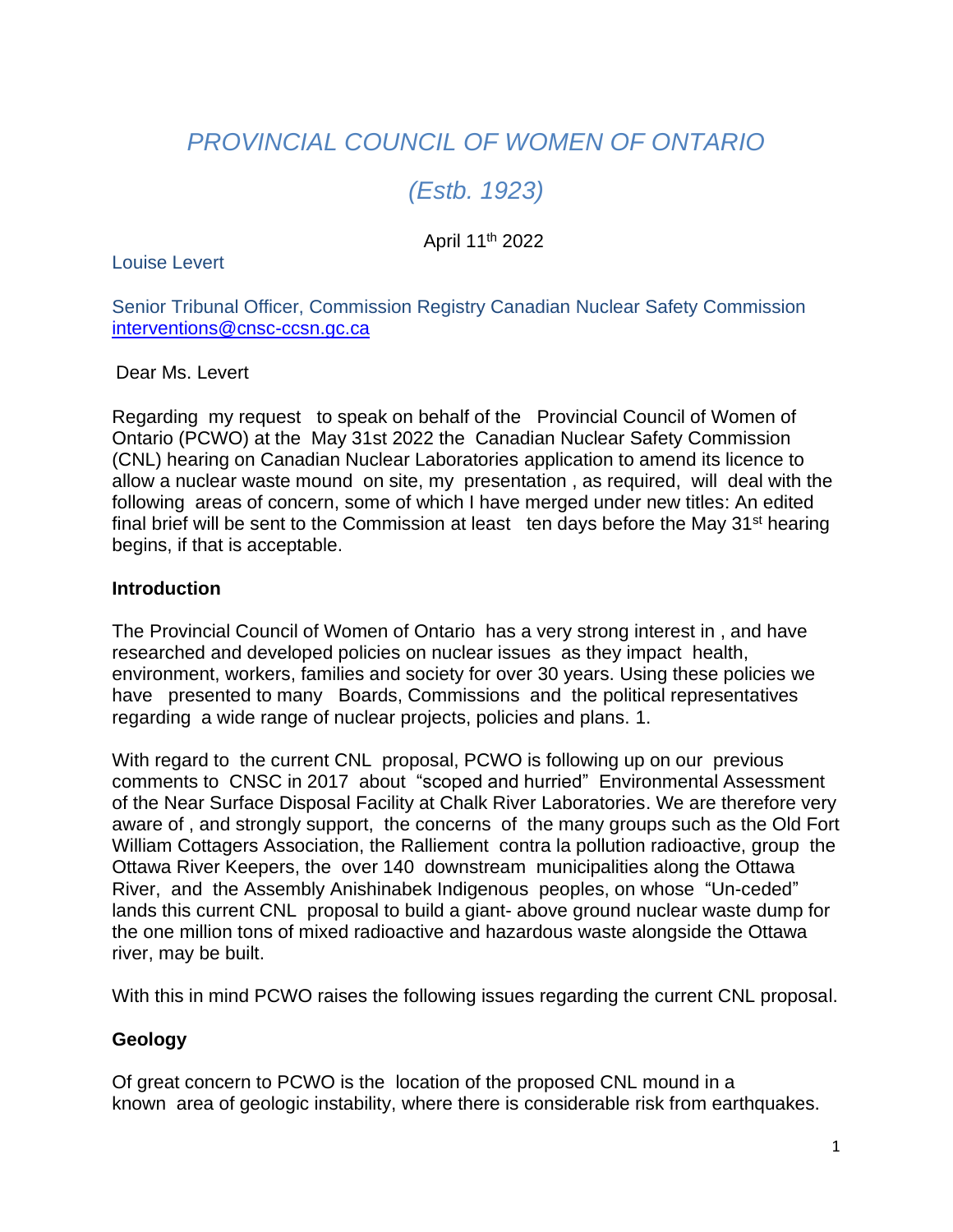According to the 2017 Canadian Nuclear Laboratory project description of this area , " *Two main fractures of faulting zones are present in the CNL property; the Mattawa Fault, which lies below the Ottawa River and consists of the northeast boundary of the property; and the Maskinonge Lake lineament in the southwest area of the property. Within the Perch Lake Basin a moderate probable fracture zone extends from approximately east to west through the upper portion of the basin.*" And, according to the late J.Robert Janes BSc, M. Eng. author of Geology and the New global Tectonics, "*These faults are known to be active and have been for thousands of years".* This latter precautionary statement is in contrast to the optimistic, but not tested , CNL staff comments at the February CNSC hearing, that this high mound is *"designed to withstand a significant seismic event, the magnitude of which has not been observed in the region*". 2.

#### **Technical Protection, Exposure to Weather and Life Span**

PCWO finds it extremely troubling, that CNL's proposed 60 foot high, mostly aboveground nuclear dump , which is planned to contain one million tons of mixed radioactive and hazardous wastes will have its upper container exposed to the elements for about 50 years until the mound is completely sealed. Additionally, while CNL predicts and plans for the synthetic , high density polyethylene geomembrane- liner system, and other technologies, to protect the mound's contents from the elements for 550 years, in our experience with proposed liners for municipal dumps , they don't always work as expected and eventually leak. It is significant that this project will be their first test and any failure will be disastrous.

Equally worrisome , the mound is to be built on a slope in a very sensitive wetland area that drains into the Ottawa River which is less than 1,000 metres from the site. It is also common knowledge that the water table is just inches under the surface at that location, the bedrock is highly fractured, and there is a probability that the site could be flooded, particularly in these days of rapidly changing weather, and an ever increasing number of significant and extremely damaging floods. No matter how well a project (in this case a very high mound) or building is engineered, or barriers created, water usually finds a way to the lowest point nearby. We note that *previous studies by dump proponents, identified many ways the mound would leak and described the inevitable disintegration of the mound within 400 years through a process of normal evolution*" 3.

It is also clear that the site is far too small to be dealing with so many kinds of Nuclear and hazardous waste projects. It should be located on much larger pieces of land . .And while it seems logical to remove old buildings, and to sort, categorize and secure CNL 's current nuclear waste on the site, or preferably on a much larger site elsewhere, low and intermediate nuclear waste from across Ontario and Canadary should not be transported in , but dealt with safely close to where it is produced and well away from sensitive natural areas and any water body.